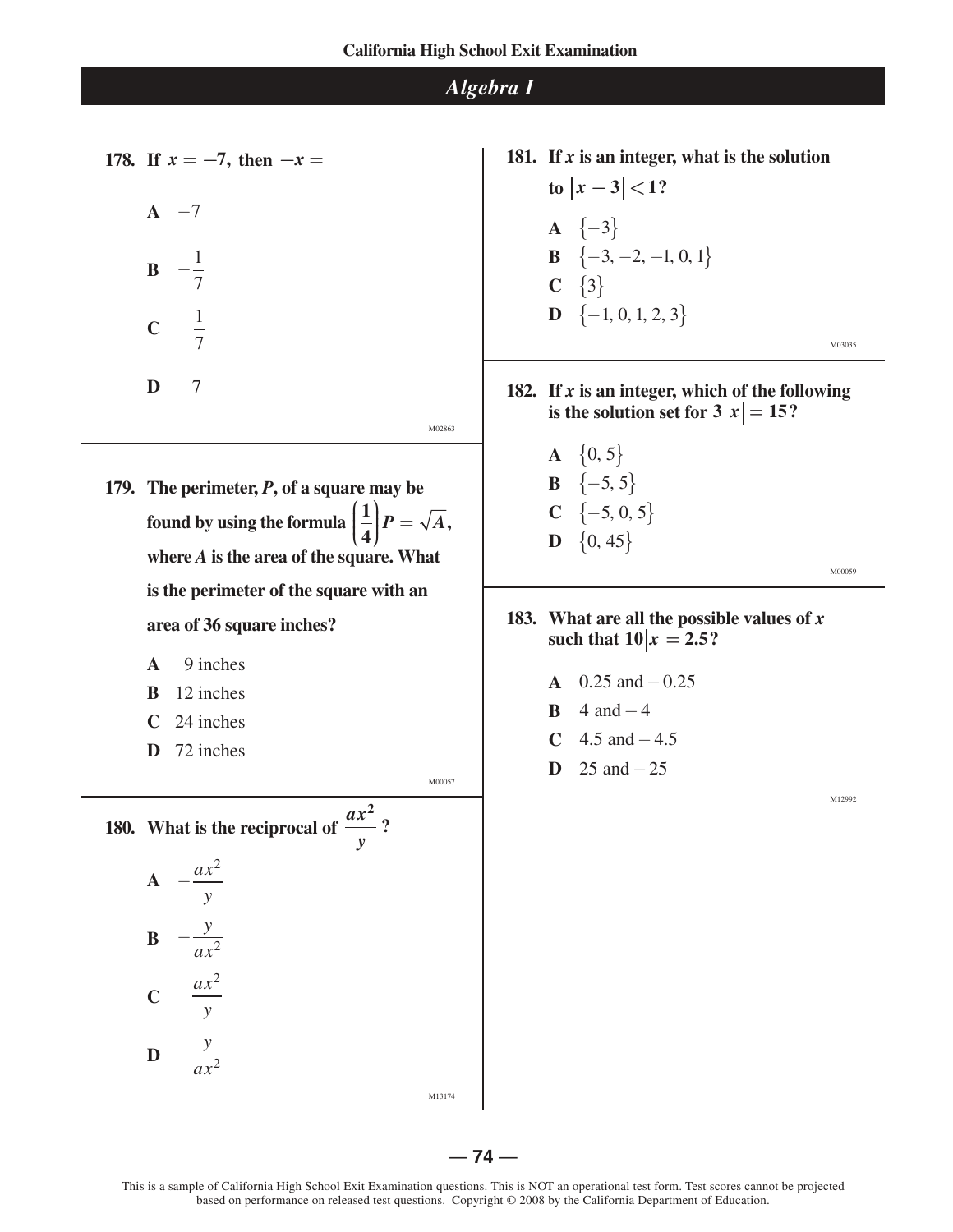| 184. Which of the following is equivalent<br>to $4(x+5)-3(x+2)=14?$<br>A $4x+20-3x-6=14$<br>$4x+5-3x+6=14$<br><sup>B</sup><br>$C \quad 4x + 5 - 3x + 2 = 14$<br><b>D</b> $4x+20-3x-2=14$<br>M02936                                            | 187. Which of the following is equivalent<br>to $1-2x > 3(x-2)$ ?<br>A $1-2x>3x-2$<br><b>B</b> $1-2x>3x-5$<br>$C \quad 1 - 2x > 3x - 6$<br>$D \quad 1 - 2x > 3x - 7$<br>M02231     |
|-----------------------------------------------------------------------------------------------------------------------------------------------------------------------------------------------------------------------------------------------|------------------------------------------------------------------------------------------------------------------------------------------------------------------------------------|
| 185. Which of the following is equivalent<br>to $9 - 3x > 4(2x - 1)$ ?<br>13 < 11x<br>$\mathbf{A}$<br>13 > 11x<br>B<br>10 > 11x<br>$\mathbf C$<br>6x > 0<br>D<br>M02531                                                                       | 188. Which equation is equivalent to<br>$\frac{x+3}{8} = \frac{2x-1}{5}$ ?<br>A $5x+3=16x-1$<br><b>B</b> $5x+15=16x-8$<br>C $8x+3=10x-1$<br><b>D</b> $8x + 24 = 10x - 5$<br>M13117 |
| $\frac{20}{2} = \frac{4}{1}$<br>$x - 5$<br>$\mathbf{x}$<br>186. Which of the following is equivalent to<br>the equation shown above?<br>$x(x-5)=80$<br><b>B</b> $20(x-5)=4x$<br>$20x = 4(x-5)$<br>$24 = x + (x - 5)$<br>$\mathbf D$<br>M02403 | 189. Which equation is equivalent to<br>$2x+2-4x=6(x-2)?$<br>$A -2x+2=6x-12$<br>$B -2x+2=6x-2$<br>C $2x+2=6x-12$<br>$2x+2=6x-2$<br>D<br>M13109                                     |

This is a sample of California High School Exit Examination questions. This is NOT an operational test form. Test scores cannot be projected based on performance on released test questions. Copyright © 2008 by the California Department of Education.

 $-75-$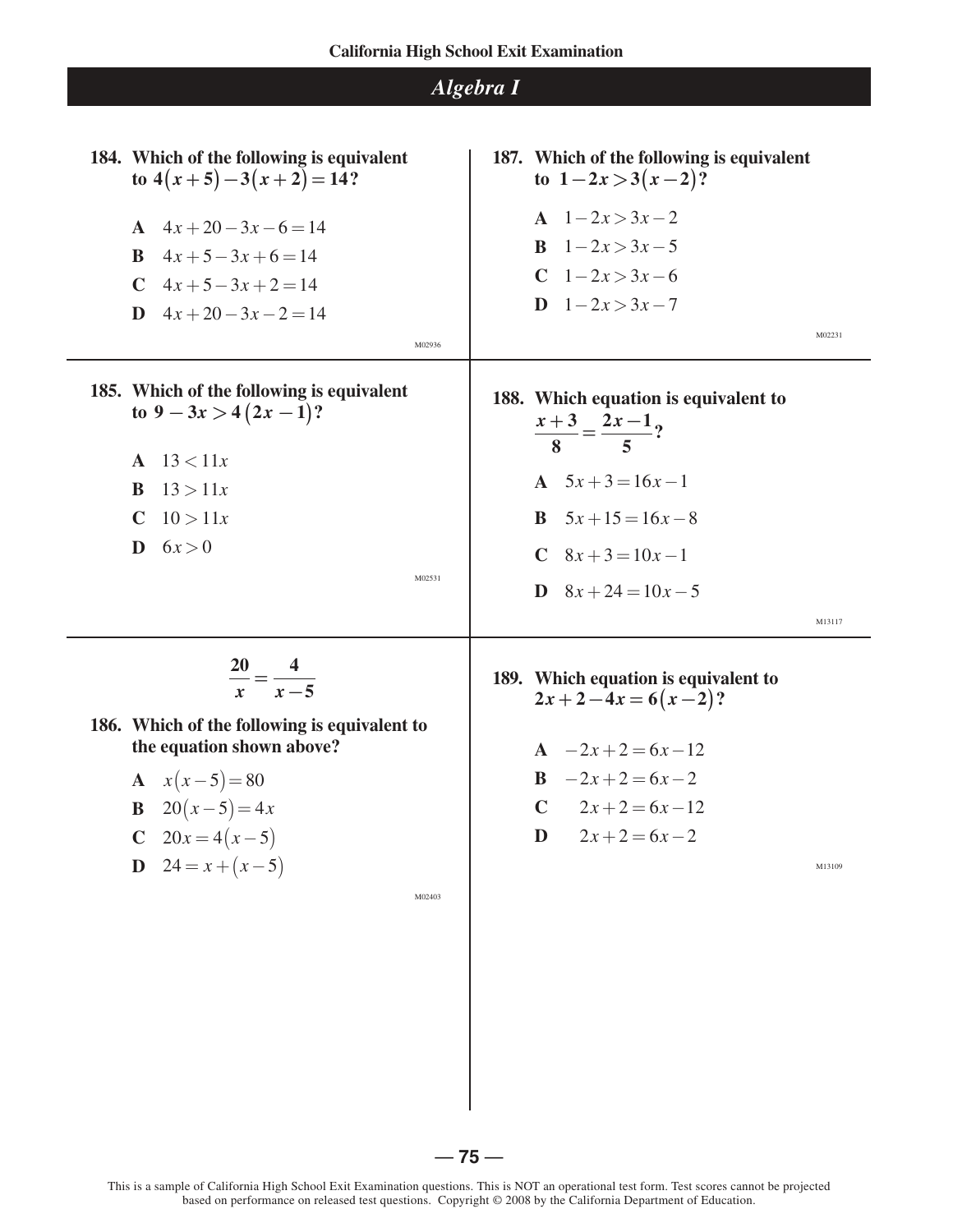**190. Colleen solved the equation**   $2(2x + 5) = 8$  **using the following steps. Given:**  $2(2x + 5) = 8$ **Step 1:**  $4x + 10 = 8$ **Step 2:**  $4x = -2$ **Step 3:**  $x = -\frac{1}{2}$ **2 To get from Step 2 to Step 3, Colleen— A** divided both sides by 4. **B** subtracted 4 from both sides. **C** added 4 to both sides. **D** multiplied both sides by 4. M03139 **191. Solve for** *x***.**  $5(2x-3)-6x<9$ A  $x < -1.5$ **B**  $x < 1.5$  $C \quad x < 3$  $\mathbf{D} \quad x < 6$ **192. Which inequality represents the solution of**  $(11x + 2) + (6x + 4) + (x + 5) > 90$ ? **A**  $x > \frac{79}{18}$ M02938 18 **B**  $x > \frac{79}{17}$ 17 **C**  $x > \frac{101}{10}$ 18 **D**<sub> $x > \frac{101}{17}$ </sub> 17 M20669 **193. What is the** *y***-intercept of the line**   $2x - 3y = 12?$  $A (0, -4)$ **B**  $(0, -3)$  $C \quad (2, 0)$  $\mathbf{D}$  (6, 0) M02591 **194. What are the coordinates of the** *x***-intercept of the line**  $3x + 4y = 12$ **?**  $A (0, 3)$ **B**  $(3, 0)$  $C \quad (0, 4)$  $\mathbf{D}$  (4, 0) M02462

 $-76 -$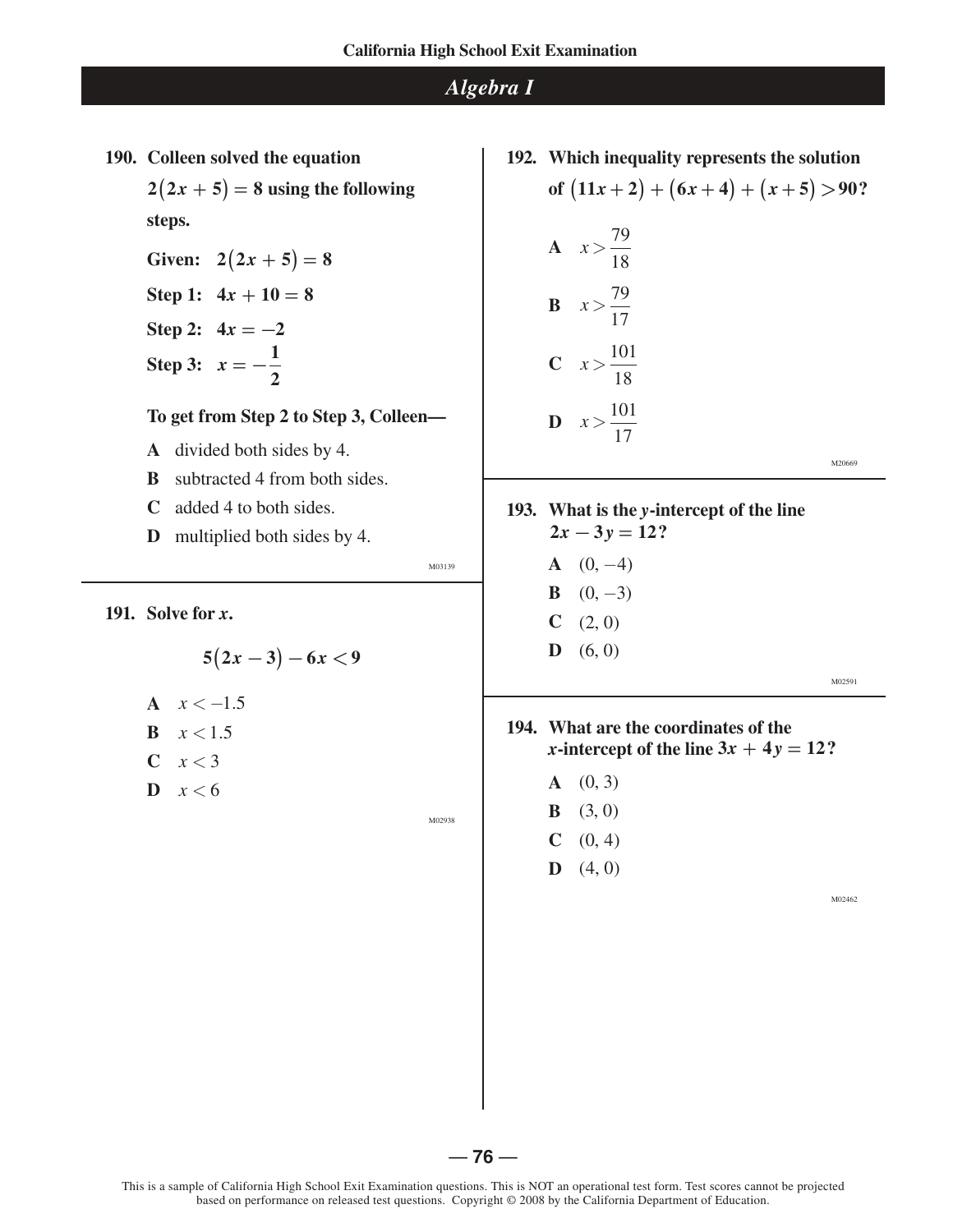





**B** 



**D**



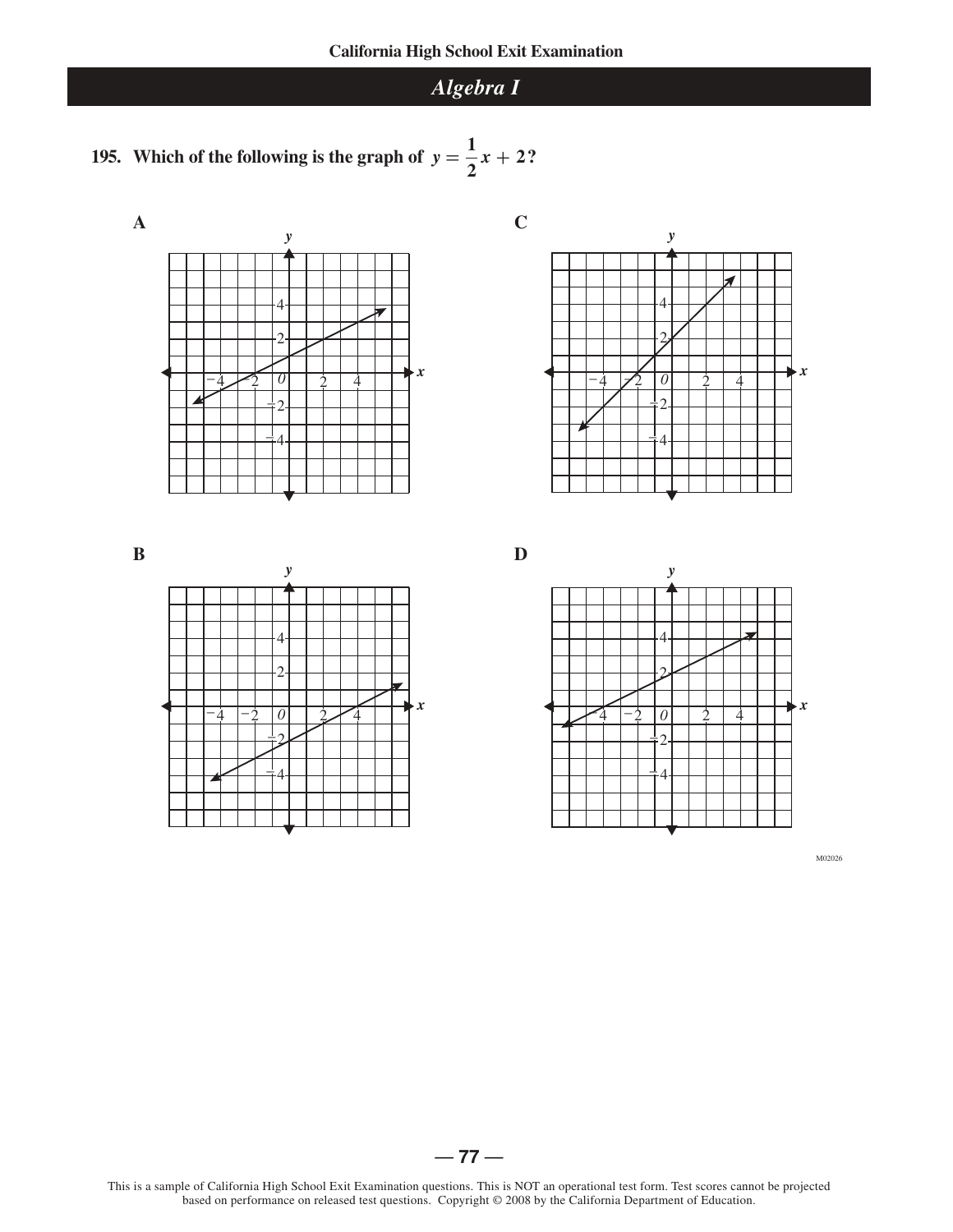## **196.** What is the graph of the equation  $x = 3$ ?



M13541

 $-78-$ 

This is a sample of California High School Exit Examination questions. This is NOT an operational test form. Test scores cannot be projected based on performance on released test questions. Copyright © 2008 by the California Department of Education.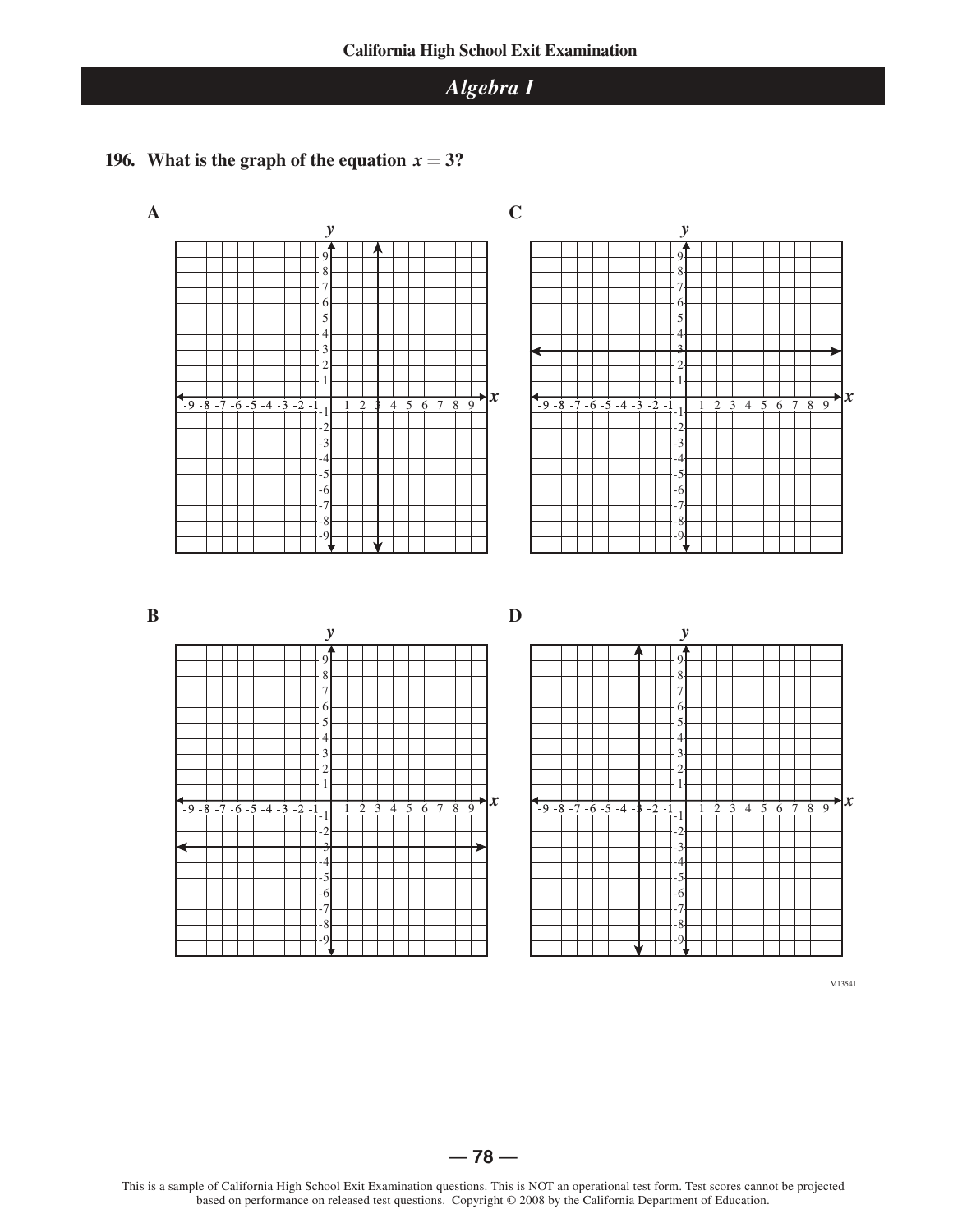**197. What is the** *y***-intercept of the line represented by the equation**  $x + 4y = 3$ ?

$$
A \quad \frac{3}{4}
$$
  

$$
B \quad \frac{4}{3}
$$
  

$$
C \quad 3
$$

**D** 4

M21492

- **198. Which of the following points lies on the**  line  $y = x$ ?
	- $A \quad (-4, -4)$
	- **B**  $(-4, 4)$
	- **C**  $(4, -4)$
	- $D \quad (-4, 0)$

M02594

- **199. Which of the following points lies on the**   $\text{line } 4x + 5y = 20?$ 
	- $A (0, 4)$
	- **B**  $(0, 5)$
	- $C \quad (4, 5)$
	- $D (5, 4)$

M02565

**200. Which equation represents the line on the graph below?**



- **A**  $x + 2y = 3$
- **B**  $x + 2y = 5$
- **C**  $2x + y = 9$
- **D**  $4x + 2y = 3$

M22072

 $-79-$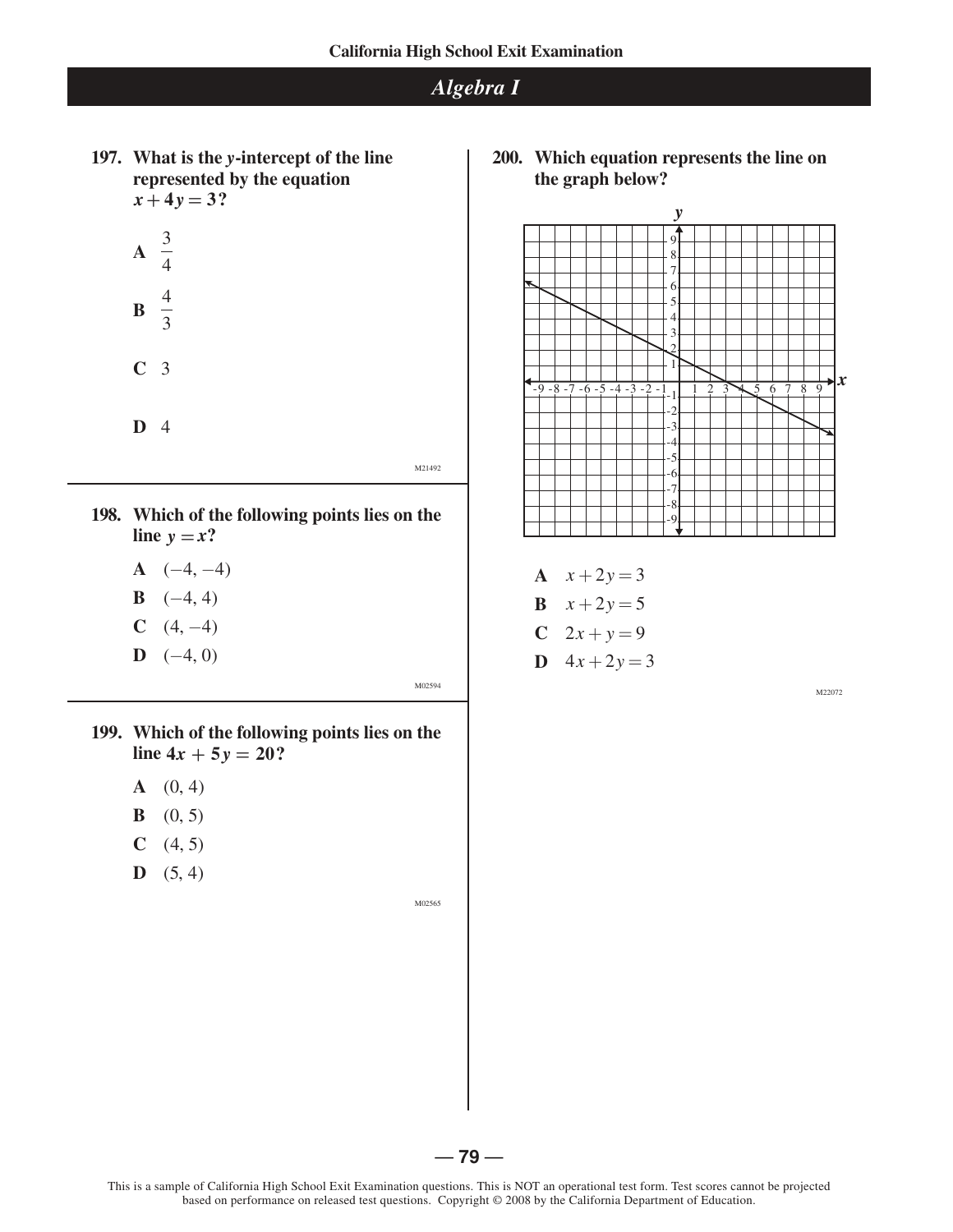**201. What is the slope of a line parallel to the**

line 
$$
y = \frac{1}{3}x + 2?
$$

**A** -3  
\n**B** 
$$
-\frac{1}{3}
$$
  
\n**C**  $\frac{1}{3}$ 

**D** 2

M02653

#### **202. Which of the following statements describes parallel lines?**

- **A** Same *y*-intercept but different slopes
- **B** Same slope but different *y*-intercepts
- **C** Opposite slopes but same *x*-intercepts
- **D** Opposite *x*-intercepts but same *y*-intercept

M02610

**203. Which of the following could be the equation of a line parallel to the line**  $y = 4x - 7$ ?

$$
A \quad y = \frac{1}{4}x - 7
$$

$$
B \quad y = 4x + 3
$$

$$
C \quad y = -4x + 3
$$

$$
D \quad y = -\frac{1}{4}x - 7
$$

M02651

 $-80-$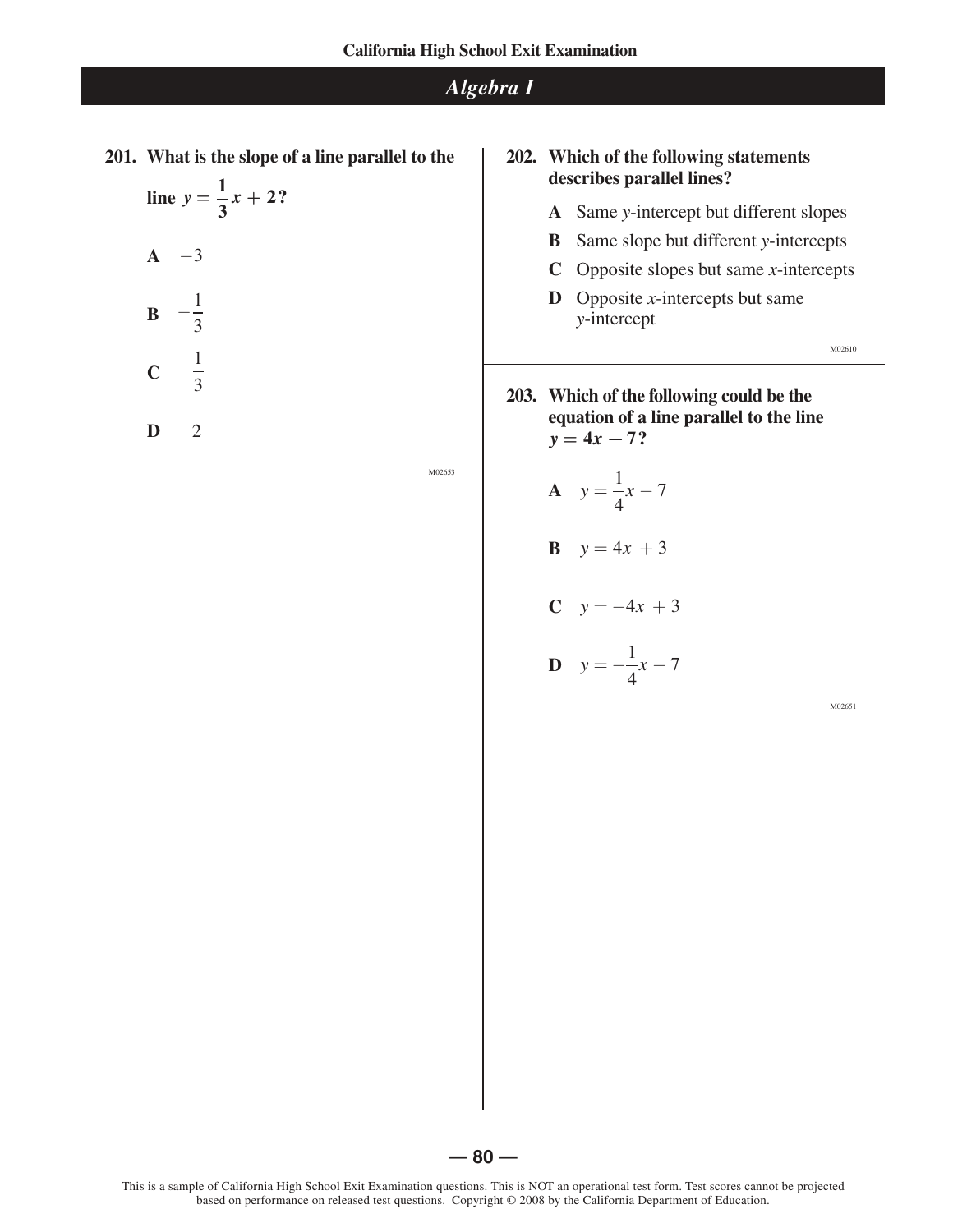**204. What is the slope of a line parallel to the line below?**



**A** 
$$
-\frac{3}{2}
$$
  
\n**B**  $-\frac{2}{3}$   
\n**C**  $\frac{2}{3}$   
\n**D**  $\frac{3}{2}$ 

2

 $\begin{cases} 7x + 3y = -8 \\ -4x - y = 6 \end{cases}$ 

**205. What is the solution to the system of equations shown above?**

**A** 
$$
(-2, -2)
$$
  
\n**B**  $(-2, 2)$   
\n**C**  $(2, -2)$   
\n**D**  $(2, 2)$ 

M02956

$$
\begin{cases}\ny = 3x - 5 \\
y = 2x\n\end{cases}
$$

- **206. What is the solution of the system of equations shown above?** 
	- $A \quad (1, -2)$
	- **B**  $(1, 2)$
	- **C**  $(5, 10)$
	- $D \quad (-5, -10)$

M02649

This is a sample of California High School Exit Examination questions. This is NOT an operational test form. Test scores cannot be projected based on performance on released test questions. Copyright © 2008 by the California Department of Education.

 $-81-$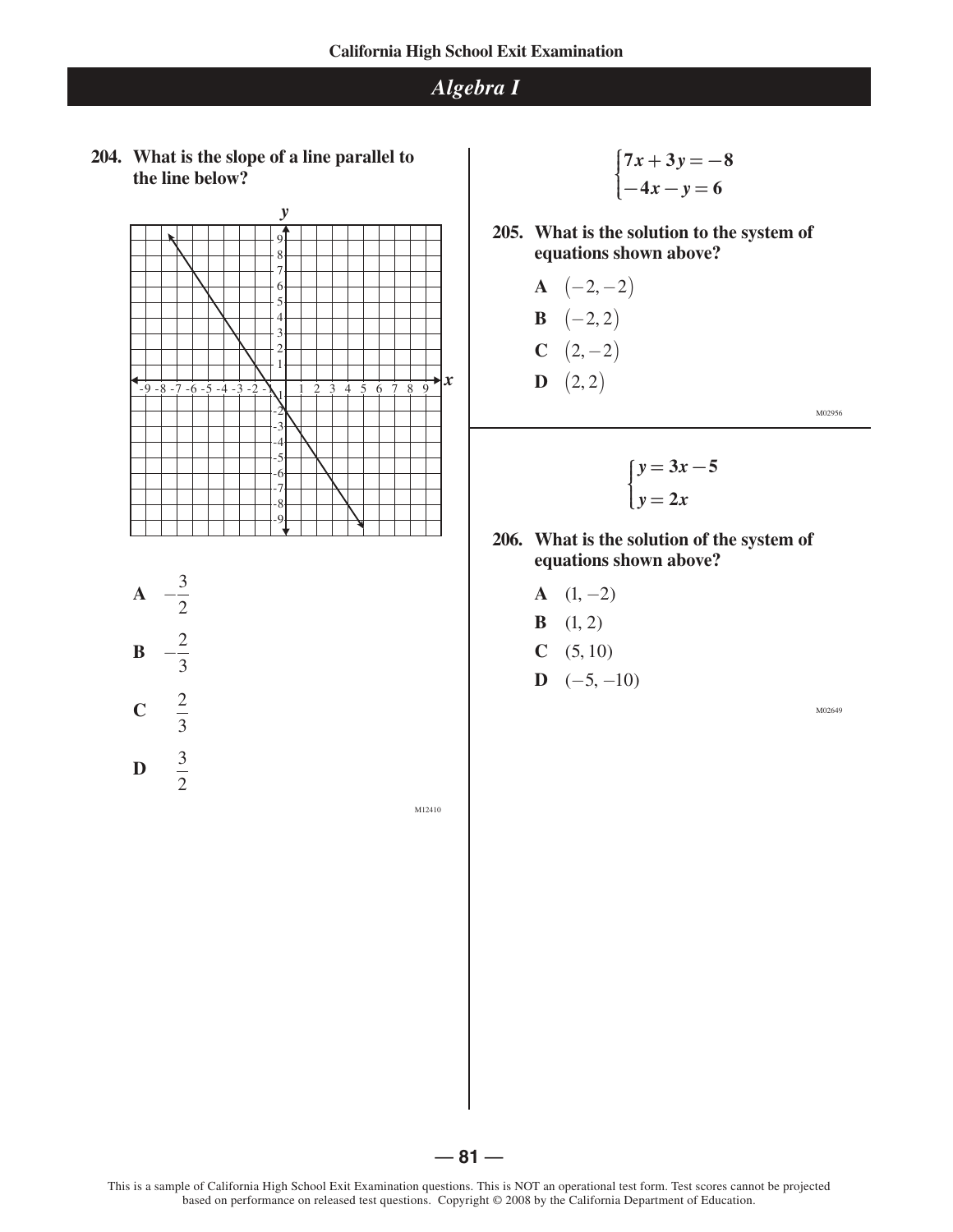**207. Which graph represents the system of equations shown below?** 

$$
y = -x + 3
$$
  
y = x + 3



-6 -7 -8 -9



*y*

M12449

$$
-82-
$$

This is a sample of California High School Exit Examination questions. This is NOT an operational test form. Test scores cannot be projected based on performance on released test questions. Copyright © 2008 by the California Department of Education.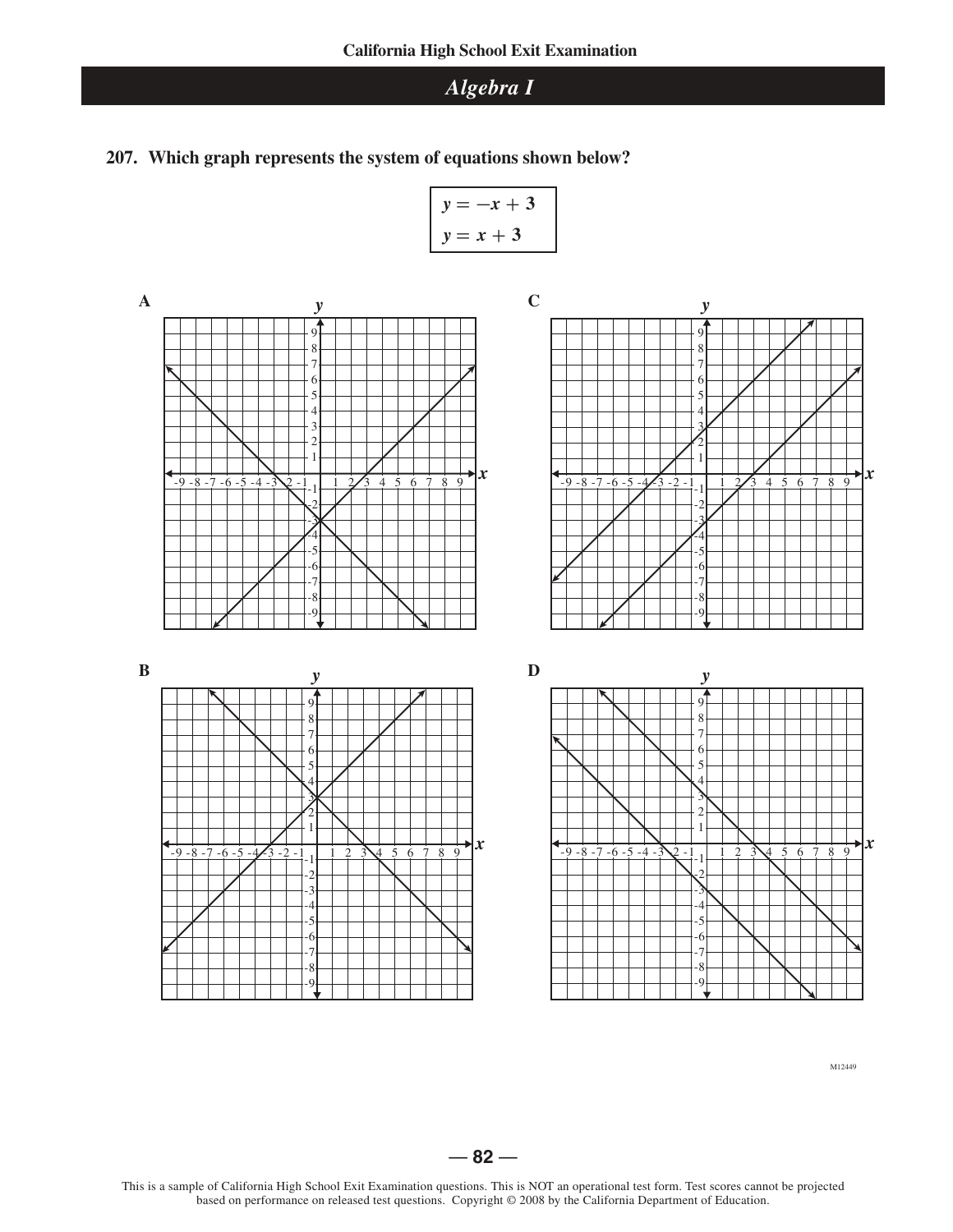

|  |                | $\begin{array}{ c }\n2x + 3y = 7 \\ 3x - y = 5\n\end{array}$ |        |
|--|----------------|--------------------------------------------------------------|--------|
|  |                |                                                              |        |
|  | $A -2$         |                                                              |        |
|  | $B -1$         |                                                              |        |
|  | $C \t1$        |                                                              |        |
|  | $\mathbf{D}$ 2 |                                                              |        |
|  |                |                                                              | M23086 |
|  | 209. Simplify. |                                                              |        |
|  |                | $(x^2-3x+1)-(x^2+2x+7)$                                      |        |
|  | $A \quad x-6$  |                                                              |        |
|  | $B = x + 8$    |                                                              |        |

 $C - 5x - 6$ 

$$
D \quad 2x^2 - x + 8
$$



**210. The length of the rectangle above is 6 units longer than the width. Which expression could be used to represent the area of the rectangle?**

$$
A \quad x^2 + 6x
$$

$$
B = x^2 - 36
$$

$$
C \quad x^2 + 6x + 6
$$

$$
D \quad x^2 + 12x + 36
$$

M00402

M03355

**211. Simplify.**

$$
\frac{4x^3 + 2x^2 - 8x}{2x}
$$
\nA  $2x^2 + x - 4$   
\nB  $4x^2 + 2x - 8$   
\nC  $2x^2 + 2x^2 - 8x$   
\nD  $8x^4 + 4x^3 - 16x^2$   
\n212. Mr. Jacobs can correct 150 quizes in 50 minutes. His student side can correct 170

- **150 quizzes in 75 minutes. Working together, how many minutes will it take them to correct 150 quizzes?** 
	- **A** 30 **B** 60

**C** 63

**D** 125

M03000

- **213. Ricardo runs 10 miles each Saturday. If he doubles his usual speed, he can run the 10 miles in one hour less than his usual time. What is his usual speed?** 
	- **A** 2 miles per hour
	- **B** 3 miles per hour
	- **C** 4 miles per hour
	- **D** 5 miles per hour

M02561

— **83** —